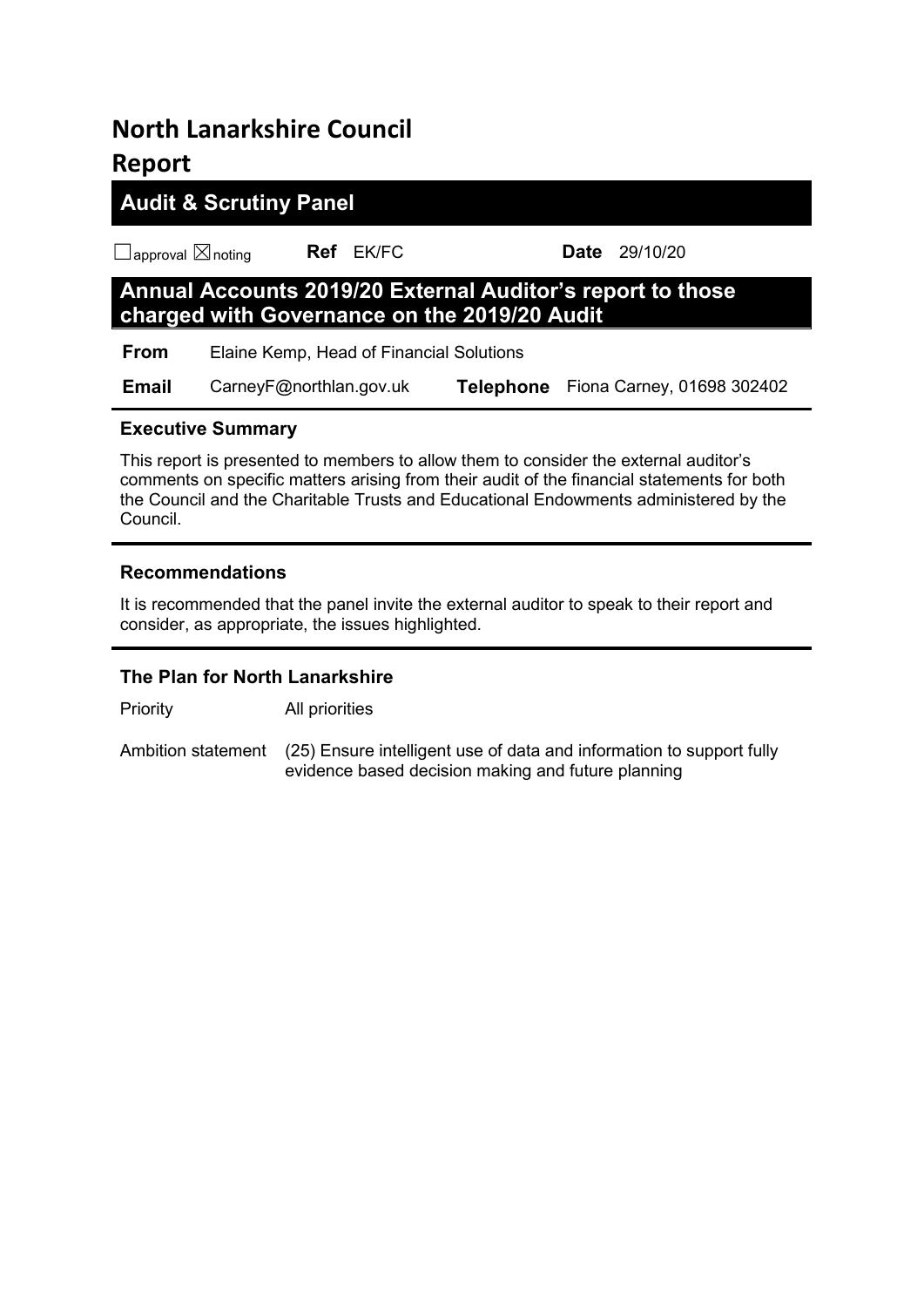## **1. Background**

- 1.1. The Audit Commission appoint external auditors to local authorities in order to carry out the audit of financial statements in accordance with International Standards on Auditing.
- 1.2. Recognising the importance of effective two-way communication in an audit of financial statements, the International Standards on Auditing *(ISA260 Communication with those charged with governance)* requires external auditors to communicate relevant matters relating to their audit of financial statements to those charged with governance. Such communications are required to be on a sufficiently prompt basis to enable those charged with governance to take appropriate action.
- 1.3. The objectives of the auditors are to:
	- Communicate clearly with those charged with governance the responsibilities of the auditor in relation to the financial statement audit and the scope and timing of the audit;
	- Obtain from those charged with governance, information relevant to the audit; and
	- Provide those charged with governance with timely observations arising from the audit that are relevant to their responsibility to oversee the financial reporting process. This may include:
		- a) Significant difficulties, if any, encountered during the audit;
		- b) Material weaknesses, if any, in the design, implementation or operating effectiveness of financial systems relating to the accounts;
		- c) Any unadjusted misstatements;
		- d) Their views on the qualitative aspects of the Council's accounting and financial reporting practices;
		- e) Any unexpected modifications to the auditor's report on the accounts; and
		- f) Any other relevant matters relating to the audit.

## **2. Report**

- 2.1. The review of the 2019/20 accounts by Audit Scotland is now complete with the final version of the accounts forming part of this meeting's agenda.
- 2.2. Following completion of their audit, Audit Scotland have produced reports to those charged with governance on the 2019/20 Audit for both North Lanarkshire Council, and North Lanarkshire Council Charitable Trust and Educational Endowments, copies of which are attached to this report.
- 2.3. A full Annual Report has been prepared by Audit Scotland and forms part of this meeting's agenda.

### **3. Equality and Diversity**

# **3.1. Fairer Scotland**

There is no specific impact in relation to Fairer Scotland.

### **3.2. Equality Impact Assesment**

There is no specific Equality Impact Assessment required.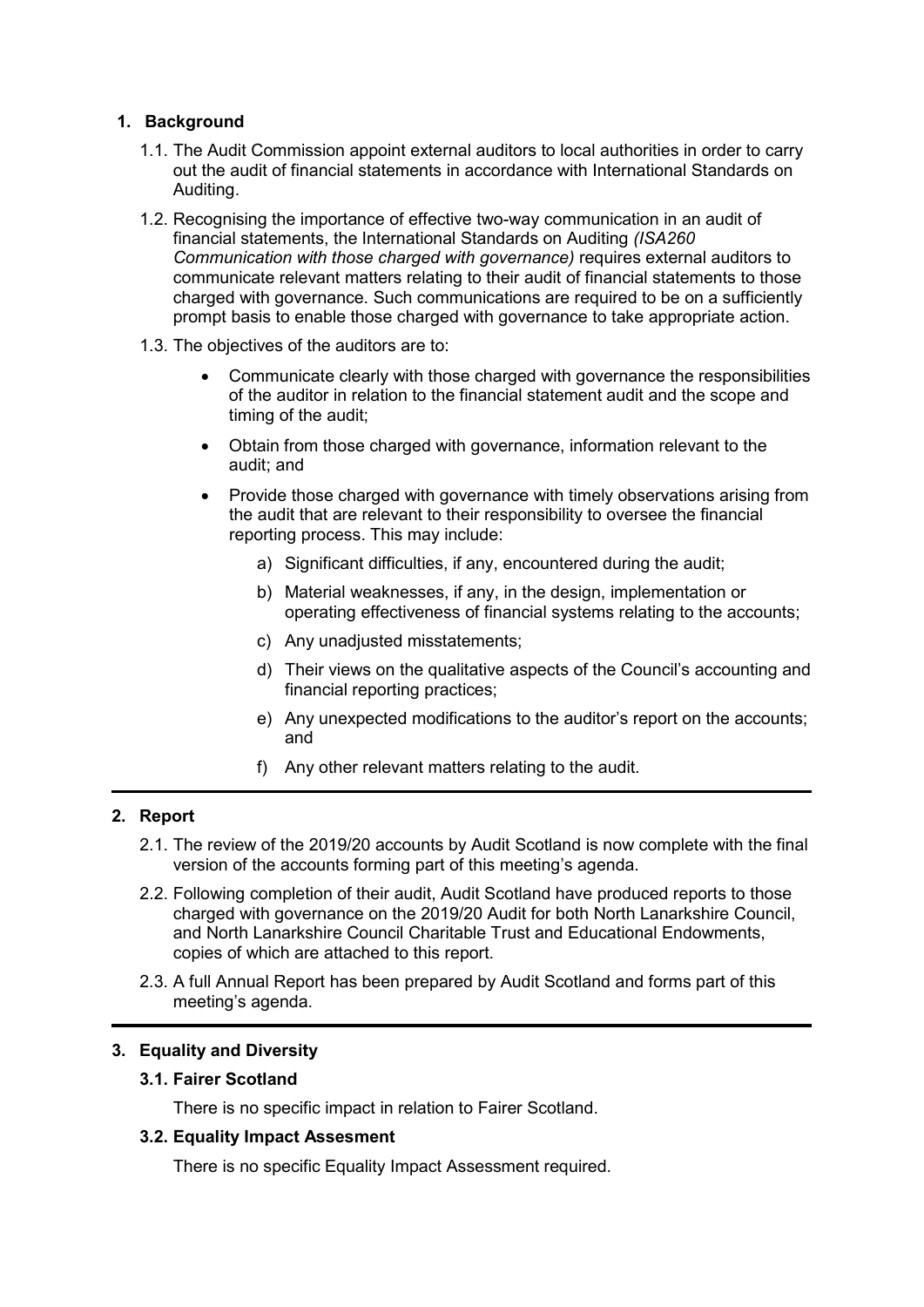### **4. Implications**

### **4.1. Financial Impact**

There is no financial impact resulting from the contents of this report.

### **4.2. HR/Policy/Legislative Impact**

There is no HR, Policy or Legislative impact resulting from the contents of this report.

### **4.3. Environmental Impact**

There is no environmental impact resulting from the contents of this report.

### **4.4. Risk Impact**

There is no risk impact resulting from the contents of this report.

### **5. Measures of Success**

N/A

## **6. Supporting Documents**

- **Appendix 1** Audit Scotland Report to Those Charged With Governance on the 2019/20 Audit – North Lanarkshire Council
- **Appendix 2** Audit Scotland Report to Those Charged With Governance on the 2019/20 Audit – North Lanarkshire Council Charitable Trust and Educational **Endowments**

Renep

**Elaine Kemp Head of Financial Solutions**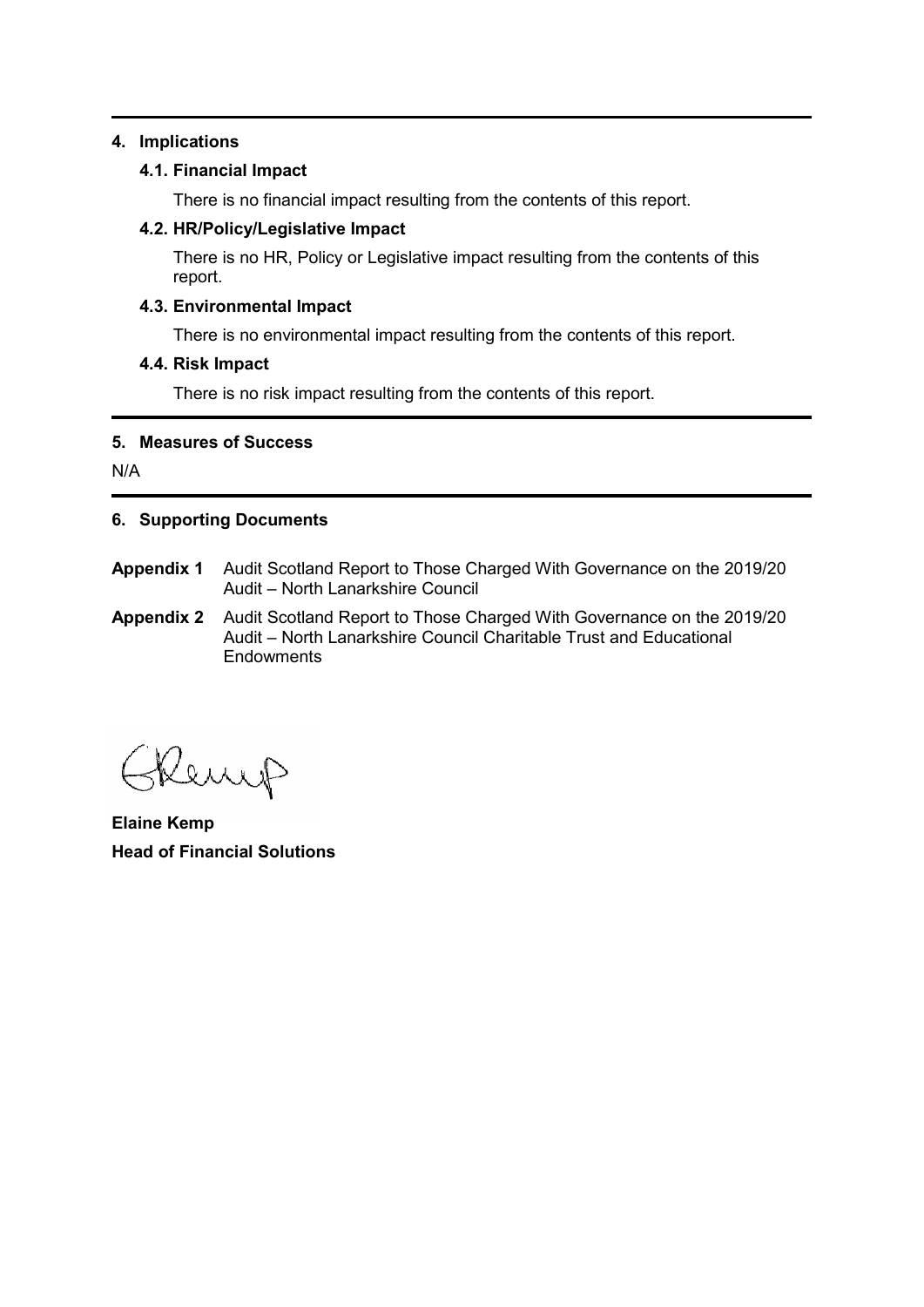8 Nelson Mandela Place Glasgow G2 1BT

**T:** 0131 625 1500 **E:** info@audit-scotland.gov.uk **www.audit-scotland.gov.uk**



# **Audit and Scrutiny Panel**

# **29 October 2020**

# **North Lanarkshire Council Audit of 2019/20 annual accounts**

# **Independent auditor's report**

**1.** Our audit work on the 2019/20 annual accounts is now complete. Subject to the receipt of a revised set of annual accounts for final review, we anticipate being able to issue unqualified audit opinions in the independent auditor's report on 29 October 2020 (the proposed report is attached at **[Appendix A](#page-5-0)**). The independent auditor's report does however contain an 'Emphasis of Matter' paragraph to draw attention to the additional uncertainty in property valuations caused by the Covid-19 pandemic.

## **Annual audit report**

**2.** Under International Standards on Auditing in the UK we report specific matters arising from the audit of the financial statements to those charged with governance of a body in sufficient time to enable appropriate action. We present for the Audit and Scrutiny Panel's consideration our draft 2019/20 annual audit report. The section headed "Significant findings from the audit in accordance with ISA 260" sets out the issues identified in respect of the annual accounts.

**3.** The report also sets out conclusions from our consideration of the four audit dimensions that frame the wider scope of public audit as set out in the Code of Audit Practice.

**4.** This report will be issued in final form after the annual accounts have been certified.

### **Unadjusted misstatements**

**5.** We also report to those charged with governance all unadjusted misstatements which we have identified during our audit, other than those of a trivial nature and request that these misstatements be corrected. We have one unadjusted misstatement of £0.3 million, slightly above our clearly trivial threshold, that relates to a late revaluation adjustment for an asset.

# **Fraud, subsequent events and compliance with laws and regulations**

**6.** In presenting this report to the Audit and Scrutiny Panel we seek confirmation from those charged with governance of any instances of any actual, suspected or alleged fraud; any subsequent events that have occurred since the date of the financial statements; or material non-compliance with laws and regulations affecting the entity that should be brought to our attention.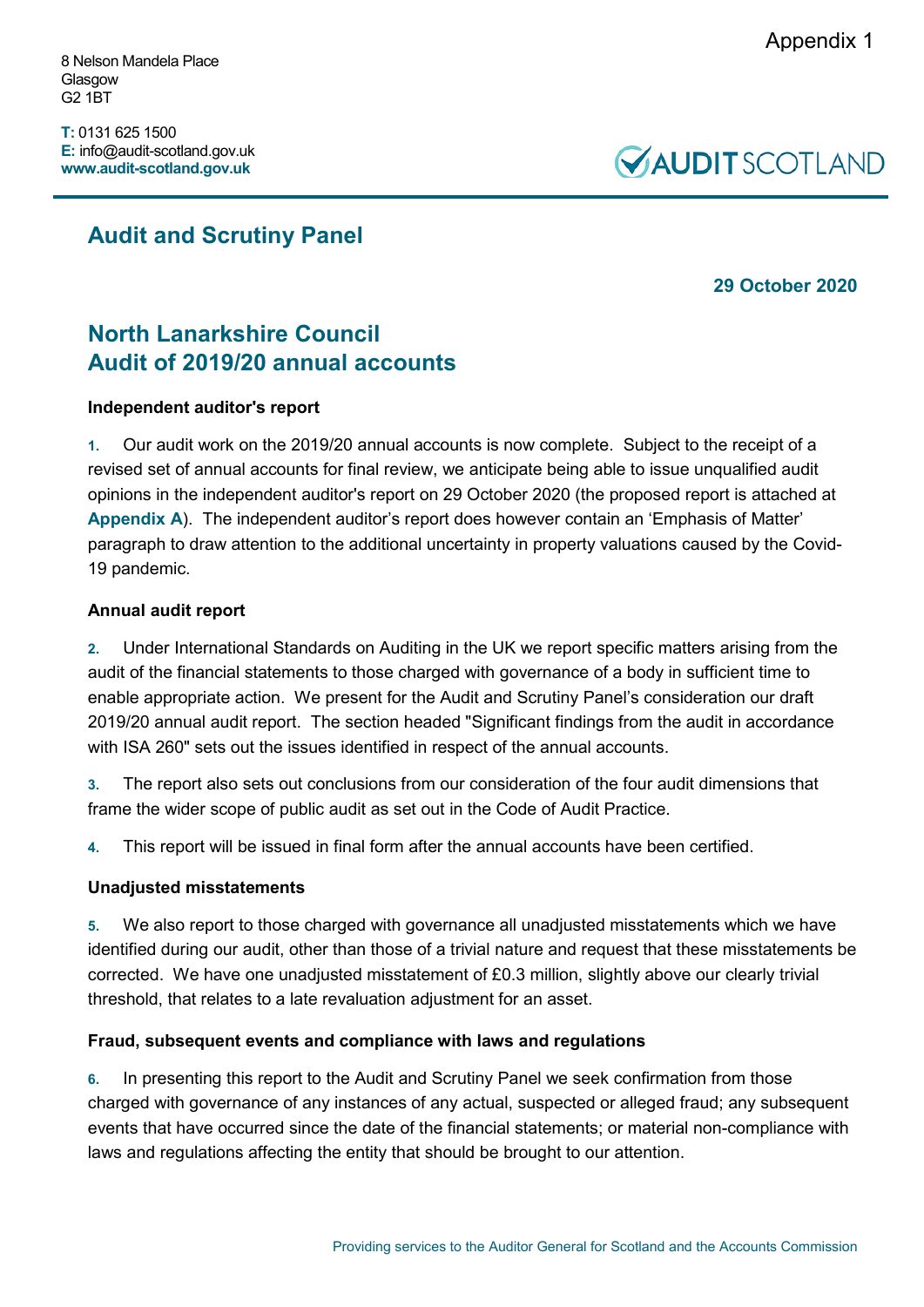### **Representations from Section 95 Officer**

**7.** As part of the completion of our audit, we are seeking written representations from the Section 95 Officer on aspects of the annual accounts, including the judgements and estimates made.

**8.** A draft letter of representation is attached at **Appendix B**. This should be signed and returned to us by the Section 95 Officer with the signed annual accounts prior to the independent auditor's report being certified.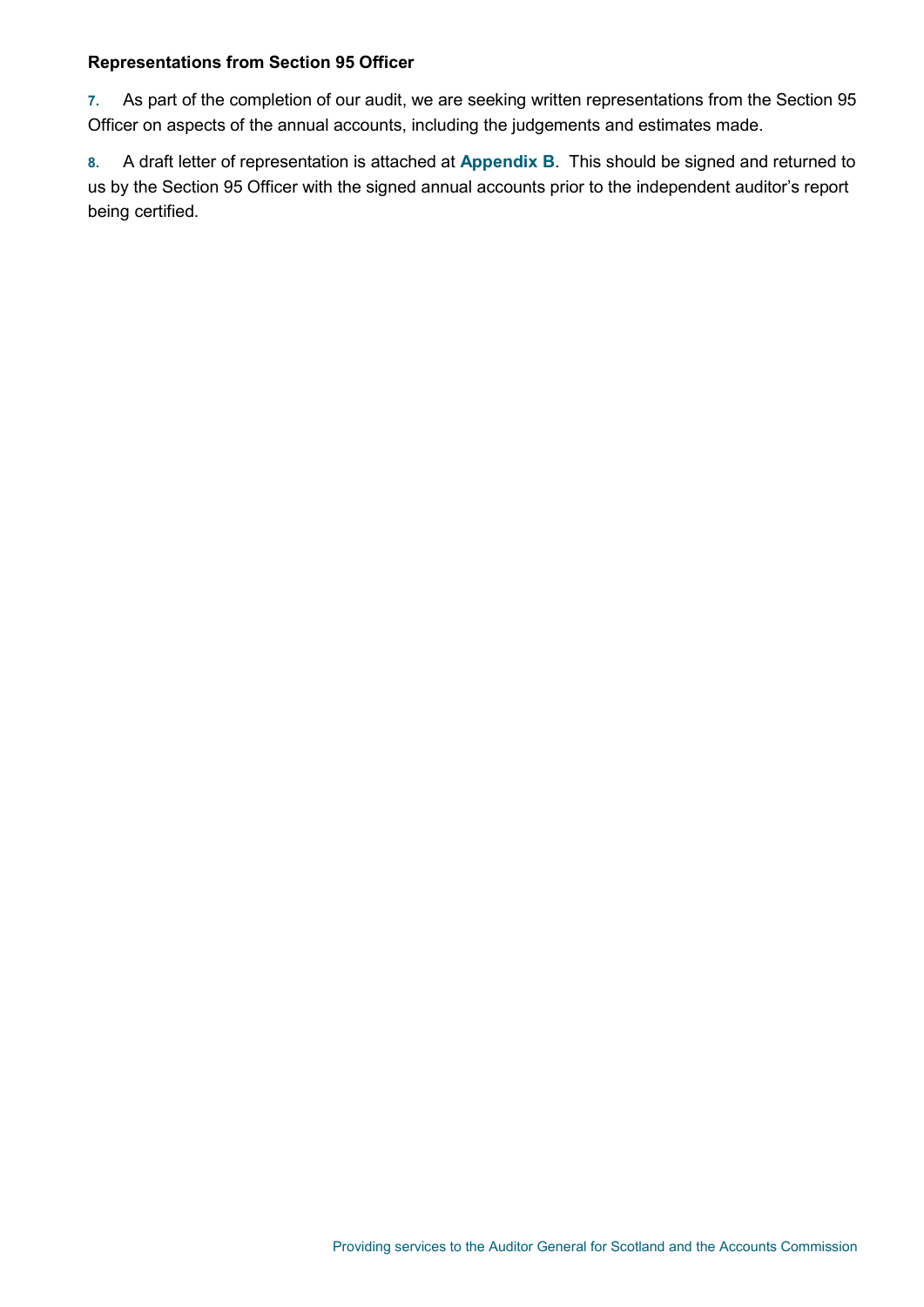# <span id="page-5-0"></span>**APPENDIX A: Proposed Independent Auditor's Report**

**Independent auditor's report to the members of North Lanarkshire Council and the Accounts Commission**

**Report on the audit of the financial statements**

## **Opinion on financial statements**

I certify that I have audited the financial statements in the annual accounts of North Lanarkshire Council and its group for the year ended 31 March 2020 under Part VII of the Local Government (Scotland) Act 1973. The financial statements comprise the council-only and group Comprehensive Income and Expenditure Statements, Balance Sheets, Movement in Reserves Statements, and Cash-Flow Statements, the council-only Housing Revenue Account, Council Tax Income Account, Nondomestic Rates Income Statement, Sundry Account and notes to the accounts, including the accounting policies. The financial reporting framework that has been applied in their preparation is applicable law and International Financial Reporting Standards (IFRSs) as adopted by the European Union, and as interpreted and adapted by the Code of Practice on Local Authority Accounting in the United Kingdom 2019/20 (the 2019/20 Code).

In my opinion the accompanying financial statements:

- give a true and fair view in accordance with applicable law and the 2019/20 Code of the state of affairs of the council and its group as at 31 March 2020 and of the income and expenditure of the council and its group for the year then ended;
- have been properly prepared in accordance with IFRSs as adopted by the European Union, as interpreted and adapted by the 2019/20 Code; and
- have been prepared in accordance with the requirements of the Local Government (Scotland) Act 1973, The Local Authority Accounts (Scotland) Regulations 2014, and the Local Government in Scotland Act 2003.

### **Basis for opinion**

I conducted my audit in accordance with applicable law and International Standards on Auditing (UK) (ISAs (UK)), as required by the [Code of Audit Practice](http://www.audit-scotland.gov.uk/uploads/docs/report/2016/code_audit_practice_16.pdf) approved by the Accounts Commission for Scotland. My responsibilities under those standards are further described in the auditor's responsibilities for the audit of the financial statements section of my report. I was appointed under arrangements approved by the Accounts Commission on 10 April 2017. The period of total uninterrupted appointment is four years. I am independent of the council and its group in accordance with the ethical requirements that are relevant to my audit of the financial statements in the UK including the Financial Reporting Council's Ethical Standard, and I have fulfilled my other ethical responsibilities in accordance with these requirements. Non-audit services prohibited by the Ethical Standard were not provided to the council. I believe that the audit evidence I have obtained is sufficient and appropriate to provide a basis for my opinion.

### **Emphasis of matter: Additional uncertainty on property valuations**

I draw attention to Note 4 in the financial statements, which describes the effects of material uncertainties that exist in property valuations due to the impact of the Covid-19 pandemic. My opinion is not modified in respect of this matter.

### **Conclusions relating to going concern basis of accounting**

I have nothing to report in respect of the following matters in relation to which the ISAs (UK) require me to report to you where: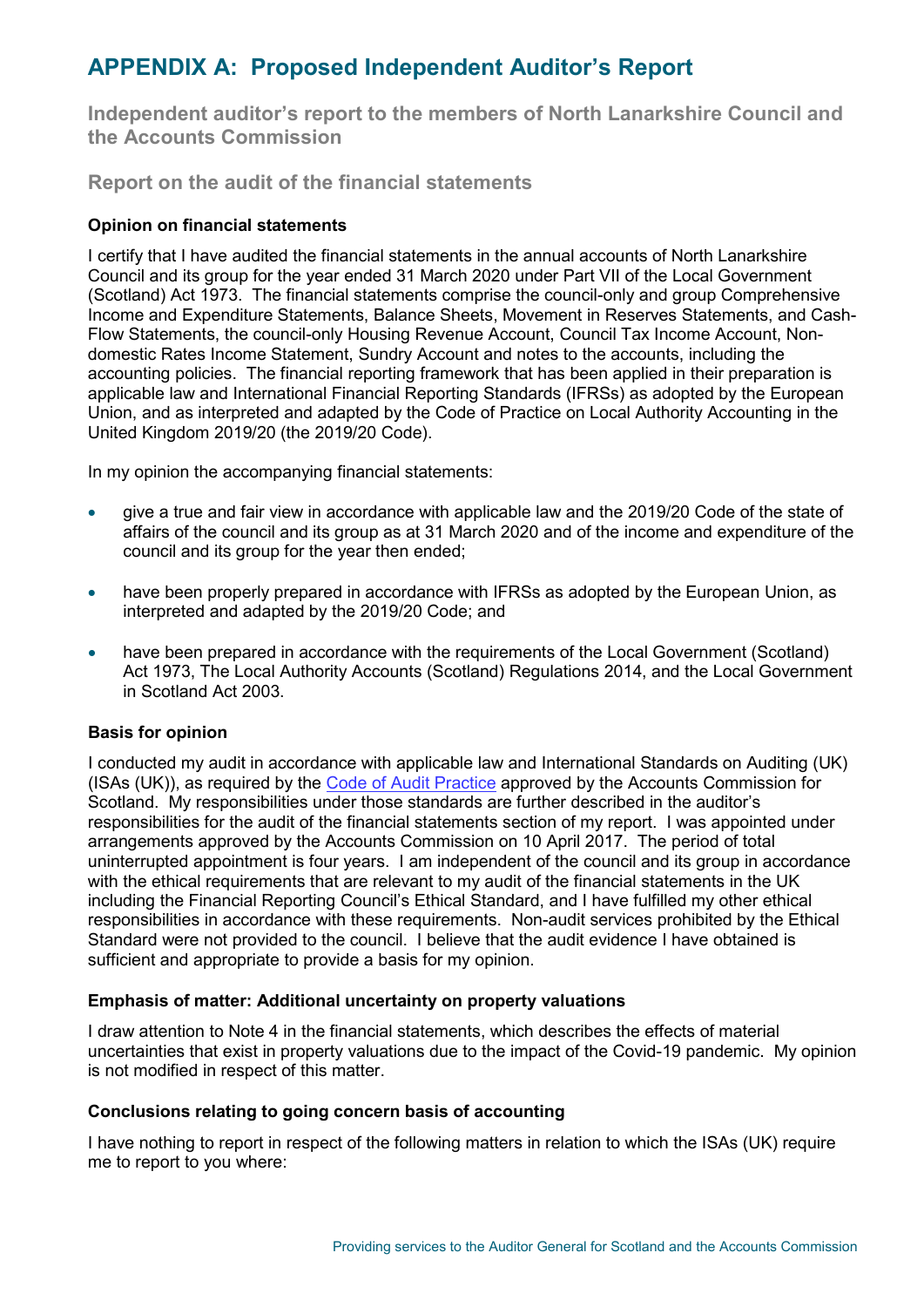- the use of the going concern basis of accounting in the preparation of the financial statements is not appropriate; or
- the Head of Financial Solutions has not disclosed in the financial statements any identified material uncertainties that may cast significant doubt about the council's ability to continue to adopt the going concern basis of accounting for a period of at least twelve months from the date when the financial statements are authorised for issue.

#### **Risks of material misstatement**

I report in a separate Annual Audit Report, available from the [Audit Scotland website,](http://www.audit-scotland.gov.uk/our-work/annual-audits) the most significant assessed risks of material misstatement that I identified and my conclusions thereon.

### **Responsibilities of the Head of Financial Solutions and the Audit and Scrutiny Panel for the financial statements**

As explained more fully in the Statement of Responsibilities, the Head of Financial Solutions is responsible for the preparation of financial statements that give a true and fair view in accordance with the financial reporting framework, and for such internal control as the Head of Financial Solutions determines is necessary to enable the preparation of financial statements that are free from material misstatement, whether due to fraud or error.

In preparing the financial statements, the Head of Financial Solutions is responsible for assessing the council's ability to continue as a going concern, disclosing, as applicable, matters related to going concern and applying the going concern basis of accounting unless deemed inappropriate.

The Audit and Scrutiny Panel is responsible for overseeing the financial reporting process.

#### **Auditor's responsibilities for the audit of the financial statements**

My objectives are to obtain reasonable assurance about whether the financial statements as a whole are free from material misstatement, whether due to fraud or error, and to issue an auditor's report that includes my opinion. Reasonable assurance is a high level of assurance, but is not a guarantee that an audit conducted in accordance with ISAs (UK) will always detect a material misstatement when it exists. Misstatements can arise from fraud or error and are considered material if, individually or in the aggregate, they could reasonably be expected to influence the economic decisions of users taken on the basis of these financial statements.

The risk of not detecting a material misstatement resulting from fraud is higher than for one resulting from error, as fraud may involve collusion, intentional omissions, misrepresentations, or the override of internal control. The capability of the audit to detect fraud and other irregularities depends on factors such as the skilfulness of the perpetrator, the frequency and extent of manipulation, the degree of collusion involved, the relative size of individual amounts manipulated, and the seniority of those individuals involved. I therefore design and perform audit procedures which respond to the assessed risks of material misstatement due to fraud.

A further description of the auditor's responsibilities for the audit of the financial statements is located on the Financial Reporting Council's website: [www.frc.org.uk/auditorsresponsibilities.](https://www.frc.org.uk/Our-Work/Audit-and-Actuarial-Regulation/Audit-and-assurance/Standards-and-guidance/Standards-and-guidance-for-auditors/Auditors-responsibilities-for-audit/Description-of-auditors-responsibilities-for-audit.aspx) This description forms part of my auditor's report.

#### **Other information in the annual accounts**

The Head of Financial Solutions is responsible for the other information in the annual accounts. The other information comprises the information other than the financial statements, the audited part of the Remuneration Report, and my auditor's report thereon. My opinion on the financial statements does not cover the other information and I do not express any form of assurance conclusion thereon except on matters prescribed by the Accounts Commission to the extent explicitly stated later in this report.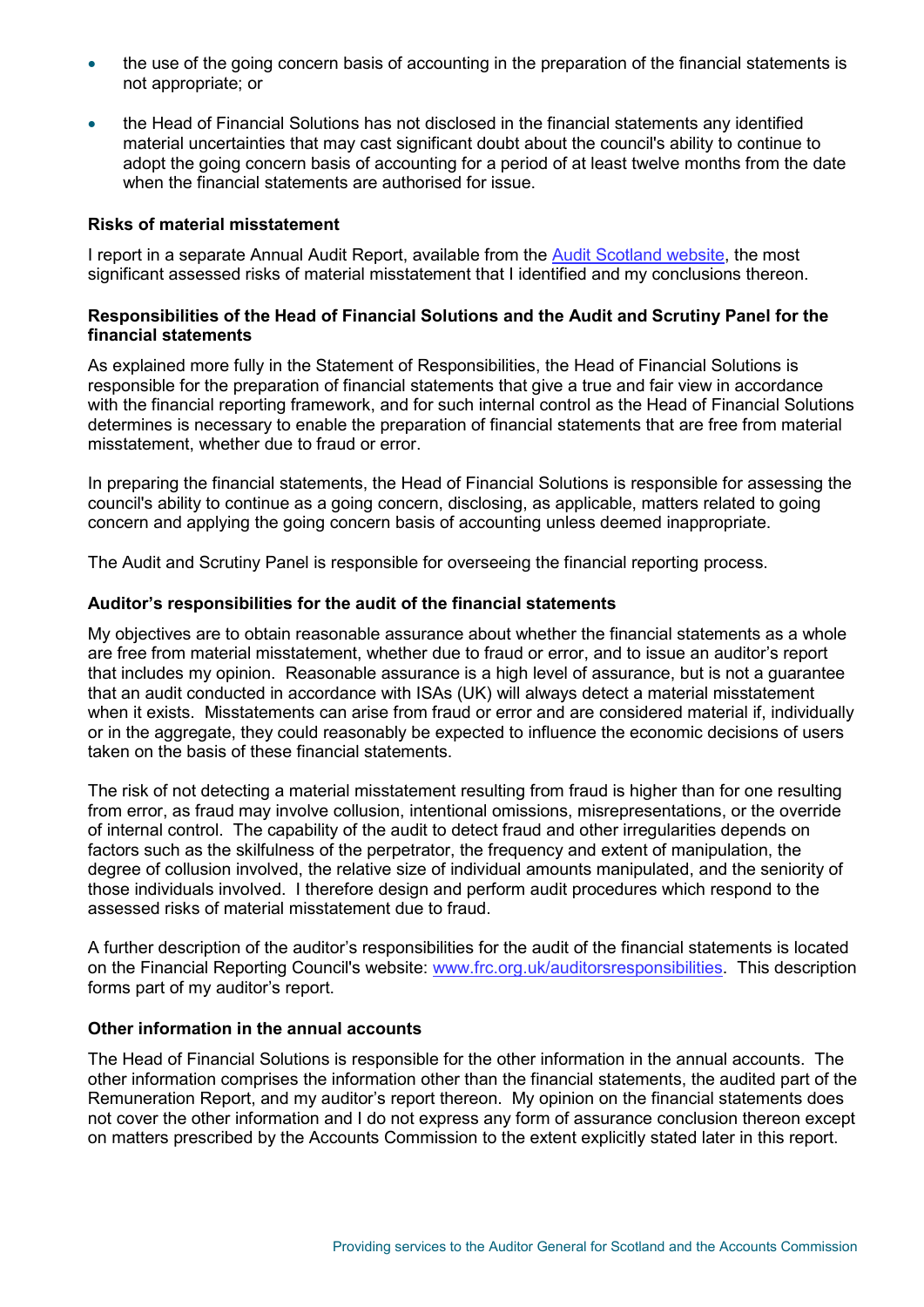In connection with my audit of the financial statements, my responsibility is to read all the other information in the annual accounts and, in doing so, consider whether the other information is materially inconsistent with the financial statements, my knowledge obtained in the audit or otherwise appears to be materially misstated. If I identify such material inconsistencies or apparent material misstatements, I am required to determine whether there is a material misstatement in the financial statements or a material misstatement of the other information. If, based on the work I have performed, I conclude that there is a material misstatement of this other information, I am required to report that fact. I have nothing to report in this regard.

## **Report on other requirements**

### **Opinions on matters prescribed by the Accounts Commission**

In my opinion, the audited part of the Remuneration Report has been properly prepared in accordance with The Local Authority Accounts (Scotland) Regulations 2014.

In my opinion, based on the work undertaken in the course of the audit:

- the information given in the Management Commentary for the financial year for which the financial statements are prepared is consistent with the financial statements and that report has been prepared in accordance with statutory guidance issued under the Local Government in Scotland Act 2003; and
- the information given in the Annual Governance Statement for the financial year for which the financial statements are prepared is consistent with the financial statements and that report has been prepared in accordance with the Delivering Good Governance in Local Government: Framework (2016).

#### **Matters on which I am required to report by exception**

I am required by the Accounts Commission to report to you if, in my opinion:

- adequate accounting records have not been kept; or
- the financial statements and the audited part of the Remuneration Report are not in agreement with the accounting records; or
- I have not received all the information and explanations I require for my audit; or
- there has been a failure to achieve a prescribed financial objective.

I have nothing to report in respect of these matters.

#### **Conclusions on wider scope responsibilities**

In addition to my responsibilities for the annual accounts, my conclusions on the wider scope responsibilities specified in the Code of Audit Practice, including those in respect of Best Value, are set out in my Annual Audit Report.

### **Use of my report**

This report is made solely to the parties to whom it is addressed in accordance with Part VII of the Local Government (Scotland) Act 1973 and for no other purpose. In accordance with paragraph 120 of the Code of Audit Practice, I do not undertake to have responsibilities to members or officers, in their individual capacities, or to third parties.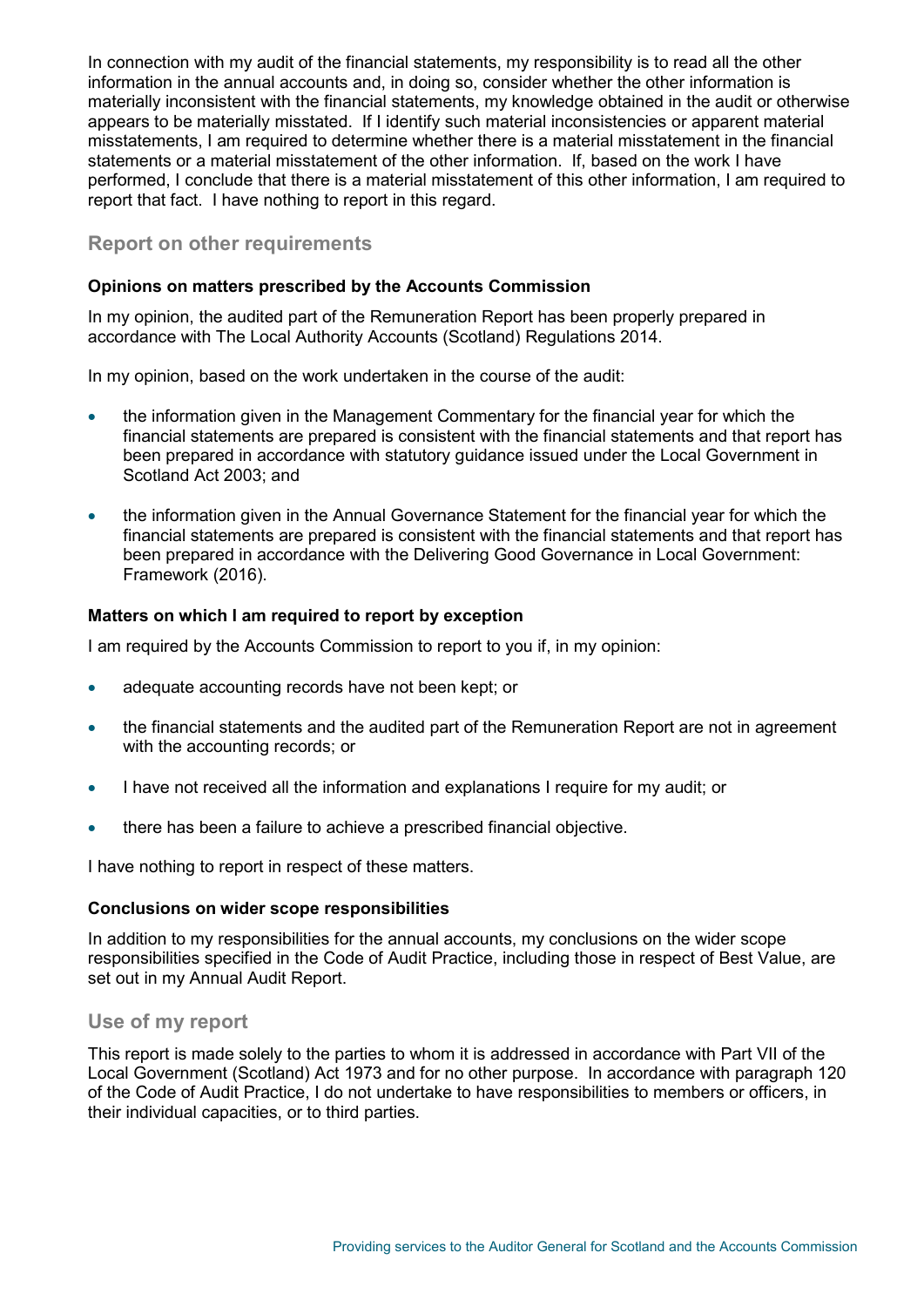Brian Howarth ACMA CGMA Audit Director Audit Scotland 4<sup>th</sup> Floor, South Suite The Athenaeum Building 8 Nelson Mandela Place Glasgow G2 1BT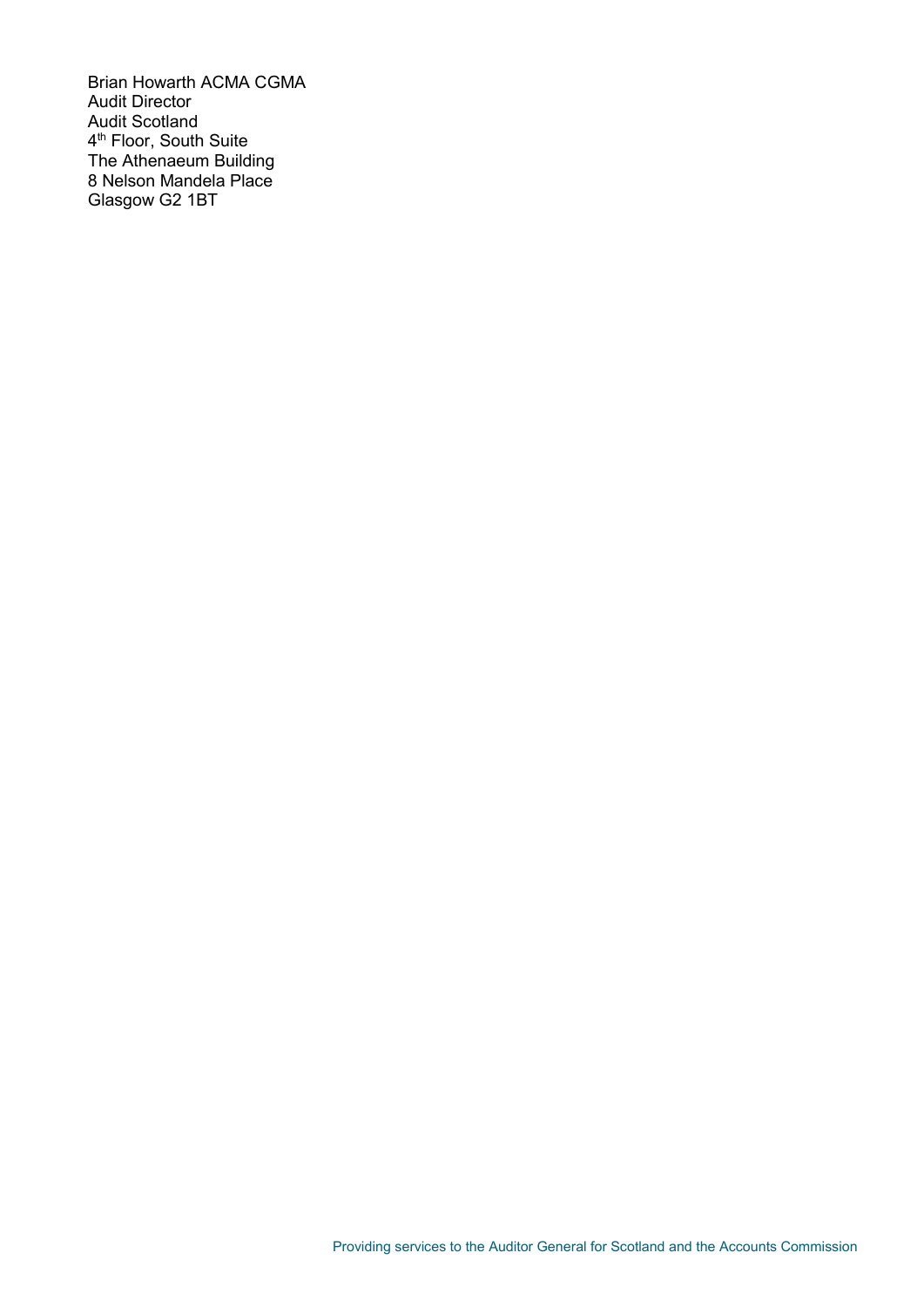# **APPENDIX B: Letter of Representation (ISA 580)**

Brian Howarth Audit Scotland 4th Floor 8 Nelson Mandela Place **Glasgow** G2 1BT

29 October 2020

Dear Brian

### **North Lanarkshire Council Annual Accounts 2019/20**

**1.** This representation letter is provided for your audit of the annual accounts of North Lanarkshire Council and its group for the year ended 31 March 2020 for the purpose of expressing an opinion as to whether the financial statements give a true and fair view in accordance with the financial reporting framework, and for expressing other opinions on the remuneration report, management commentary and annual governance statement.

**2.** I confirm to the best of my knowledge and belief and having made appropriate enquiries of the Chief Executive and Corporate Management Team, the following representations given to you in connection with your audit of North Lanarkshire Council's annual accounts for the year ended 31 March 2020.

### **General**

**3.** North Lanarkshire Council and I have fulfilled our statutory responsibilities for the preparation of the 2019/20 annual accounts. All the accounting records, documentation and other matters which I am aware are relevant to the preparation of the annual accounts have been made available to you for the purposes of your audit. All transactions undertaken by North Lanarkshire Council have been recorded in the accounting records and are properly reflected in the financial statements.

**4.** I confirm that the effects of uncorrected misstatements are immaterial, individually and in aggregate, to the financial statements as a whole. I am not aware of any uncorrected misstatements other than those reported by you.

### **Financial Reporting Framework**

**5.** The annual accounts have been prepared in accordance with the Code of Practice on Local Authority Accounting in the United Kingdom 2019/20 (2019/20 accounting code), and in accordance with the requirements of the Local Government (Scotland) Act 1973, the Local Government in Scotland Act 2003 and The Local Authority Accounts (Scotland) Regulations 2014.

**6.** In accordance with the 2014 regulations, I have ensured that the financial statements give a true and fair view of the financial position of the North Lanarkshire Council and its group at 31 March 2020 and the transactions for 2019/20.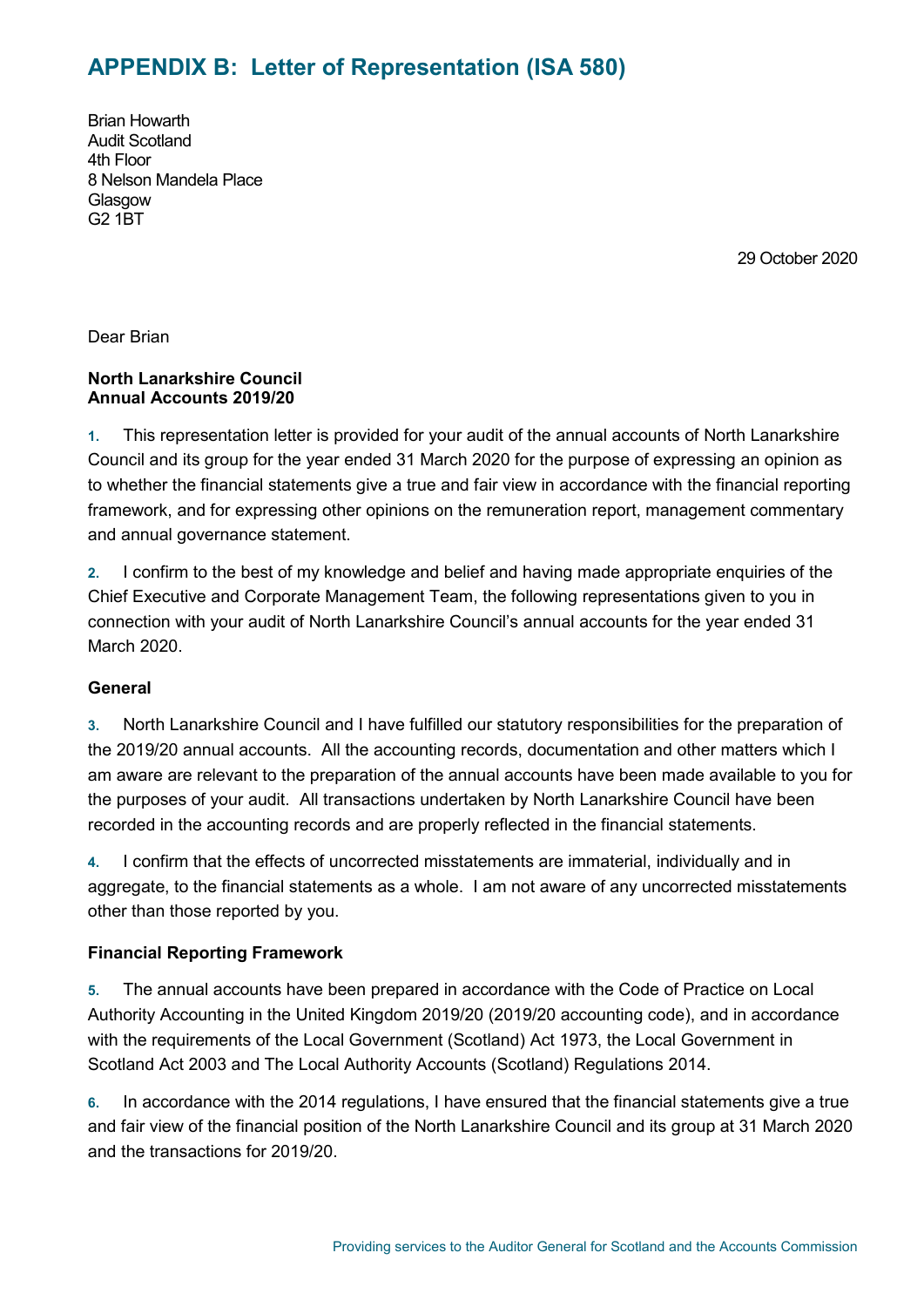### **Accounting Policies and Estimates**

**7.** All significant accounting policies applied are as shown in the notes to the financial statements. The accounting policies are determined by the 2019/20 accounting code where applicable. Where the code does not specifically apply, I have used judgement in developing and applying an accounting policy that results in information that is relevant and reliable. All accounting policies applied are appropriate to North Lanarkshire Council's circumstances and have been consistently applied.

**8.** The significant assumptions used in making accounting estimates are reasonable and properly reflected in the financial statements. Judgements used in making estimates have been based on the latest available, reliable information, however I recognise the additional uncertainty created by the Covid-19 pandemic. Estimates have been revised where there are changes in the circumstances on which the original estimate was based or as a result of new information or experience.

# **Going Concern Basis of Accounting**

**9.** I have assessed North Lanarkshire Council's ability to continue to use the going concern basis of accounting and have concluded that it is appropriate. I acknowledge that the auditors of Mears Scotland LLP have included an Emphasis of Matter paragraph relating to the going concern position of this body, however this is not material to the group financial statements. I am not aware of any material uncertainties that may cast significant doubt on North Lanarkshire Council's ability to continue as a going concern.

# **Assets**

**10.** As a rolling programme of asset valuations has been used, I have satisfied myself that the carrying amount of assets at 31 March 2020 does not differ materially from that which would be determined if a revaluation had been carried out at that date, however I recognise the additional uncertainty caused by the Covid-19 pandemic. I carried out an assessment at 31 March 2020 as to whether there is any indication that an asset may be impaired and have recognised any impairment losses identified. I have provided you with all information of which I am aware regarding the valuation exercises carried out.

**11.** There are no plans or intentions that are likely to affect the carrying value or classification of the assets recognised within the financial statements. I am satisfied that all relevant items have been appropriately classified and that the fixed asset register is complete in line with our accounting policies.

**12.** Owned assets are free from any lien, encumbrance or charge except as disclosed in the financial statements.

# **Liabilities**

**13.** All liabilities at 31 March 2020 of which I am aware have been recognised in the annual accounts. There are no plans or intentions that are likely to affect the carrying value or classification of liabilities recognised in the financial statement.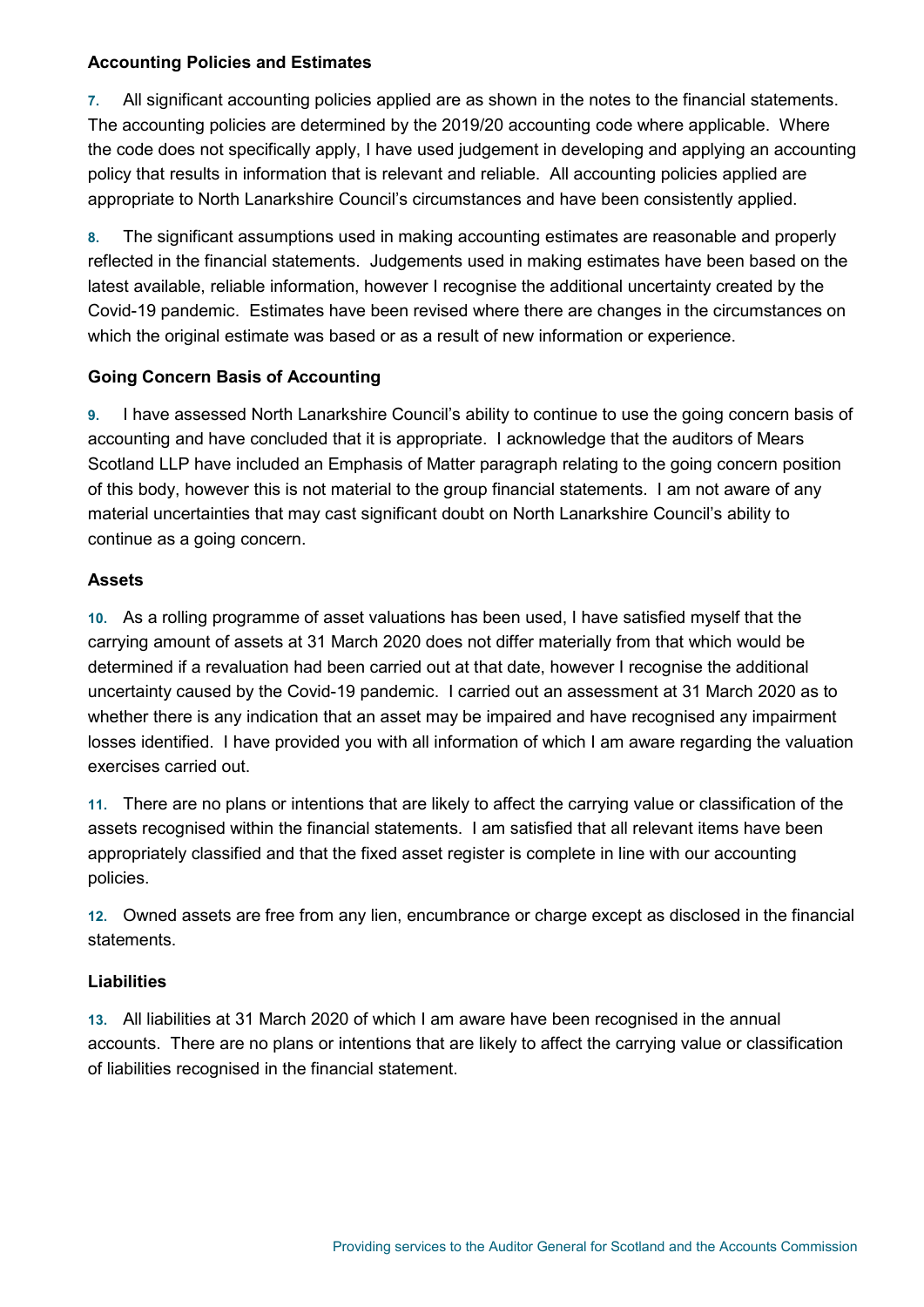**14.** Provisions have been recognised in the financial statements for all liabilities of uncertain timing or amount at 31 March 2020 of which I am aware where the conditions specified in the 2019/20 accounting code have been met. The amount recognised as a provision is the best estimate of the expenditure likely to be required to settle the obligation at 31 March 2020. Where the effect of the time value of money is material, the amount of the provision has been discounted to the present value of the expected payments.

**15.** Provisions recognised in previous years have been reviewed and adjusted, where appropriate, to reflect the best estimate at 31 March 2020 or to reflect material changes in the assumptions underlying the calculations of the cash flows.

**16.** The accrual recognised in the financial statements for holiday untaken by 31 March 2020 has been estimated on a reasonable basis.

**17.** The pension assumptions made by the actuary in the IAS 19 report for North Lanarkshire Council have been considered and I confirm that they are consistent with management's own view.

# **Contingent liabilities**

**18.** There are no significant contingent liabilities, other than those disclosed in Note 22 to the financial statements, arising either under formal agreement or through formal undertakings requiring disclosure in the accounts. All known contingent liabilities have been fully and properly disclosed, including any outstanding legal claims which have not been provided under the 2019/20 accounting code and IAS 37.

# **Fraud**

**19.** I have provided you with all information in relation to:

- my assessment of the risk that the financial statements may be materially misstated because of fraud
- any allegations of fraud or suspected fraud affecting the financial statements
- fraud or suspected fraud that I am aware of involving management, employees who have a significant role in internal control, or others that could have a material effect on the financial statements.

# **Laws and Regulations**

**20.** I have disclosed to you all known instances of non-compliance or suspected non-compliance with laws and regulations whose effects should be considered when preparing financial statements.

# **Related Party Transactions**

**21.** All material transactions with related parties have been appropriately accounted for and disclosed in the financial statements in accordance with the 2019/20 accounting code. I have made available to you the identity of all North Lanarkshire Council's related parties and all the related party relationships and transactions of which I am aware.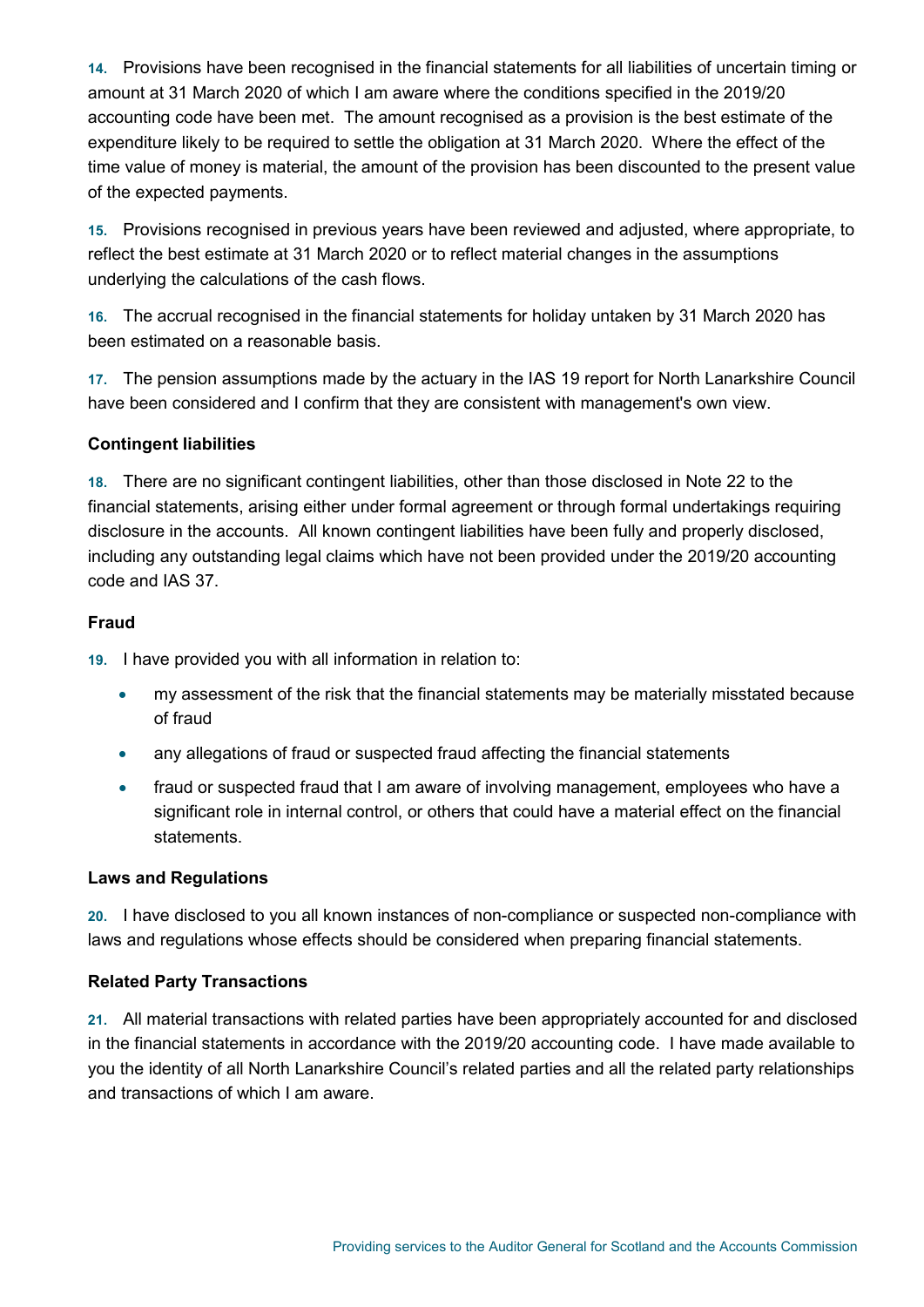### **Remuneration Report**

**22.** The Remuneration Report has been prepared in accordance with the Local Authority Accounts (Scotland) Amendment Regulations 2014, and all required information of which I am aware has been provided to you.

### **Management commentary**

**23.** I confirm that the Management Commentary has been prepared in accordance with the statutory guidance and the information is consistent with the financial statements.

### **Corporate Governance**

**24.** I confirm that North Lanarkshire Council has undertaken a review of the system of internal control during 2019/20 to establish the extent to which it complies with proper practices set out in the Delivering Good Governance in Local Government: Framework 2016. I have disclosed to you all deficiencies in internal control identified from this review or of which I am otherwise aware.

**25.** I confirm that the Annual Governance Statement has been prepared in accordance with the Delivering Good Governance in Local Government: Framework 2016 and the information is consistent with the financial statements. In response to the Covid-19 pandemic we have moved to homeworking for staff and virtual Council and Committee meetings from 13 August 2020. Prior to that decision making powers were delegated to the Chief Executive as approved by the Council on 19 March 2020. I am satisfied that governance arrangements have been adequately maintained.

### **Group Accounts**

**26.** I have identified all the other entities in which North Lanarkshire Council has a material interest and have classified and accounted for them in accordance with the 2019/20 accounting code. Any significant issues with the financial statements of group entities, including any modified audit opinions, have been advised to you.

**27.** I have considered the accounting policies of all subsidiaries and ensured that any differences with those of North Lanarkshire council have been corrected through consolidation adjustments.

### **Events Subsequent to the Date of the Balance Sheet**

**28.** All events subsequent to 31 March 2020 for which the 2019/20 accounting code requires adjustment or disclosure have been adjusted or disclosed.

### **Common Good**

**29.** I am not aware of any common good assets held by North Lanarkshire Council. Work is undertaken as part of the disposal process to confirm that the asset is not a common good asset.

Yours sincerely

Section 95 Officer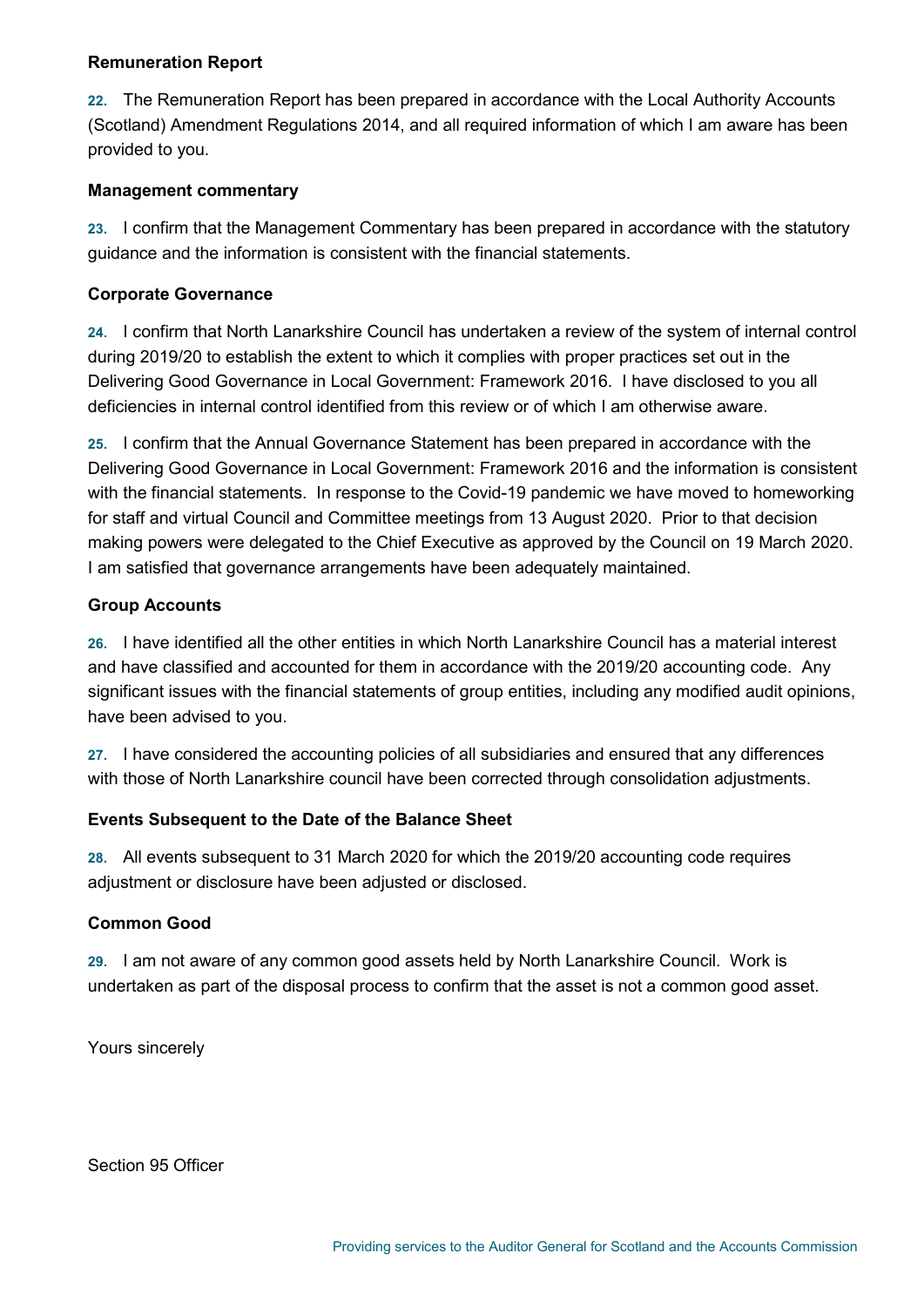8 Nelson Mandela Place Glasgow G2 1BT

**T:** 0131 625 1500 **E:** info@audit-scotland.gov.uk **www.audit-scotland.gov.uk**



# **Audit and Scrutiny Panel**

**29 October 2020**

# **JC McNaught Poor Children's Holiday Fund and North Lanarkshire Educational Endowments Audit of 2019/20 statement of accounts**

# **Independent auditor's report**

**1.** Our work on the statement of accounts is now complete. Subject to receipt of a revised set of statement of accounts for final review, we anticipate being able to issue unmodified audit opinions in the independent auditor's report (the proposed report is attached at **[Appendix A](#page-14-0)**).

# **Annual audit report**

**2.** Under International Standards on Auditing in the UK, we report specific matters arising from the audit of the statement of accounts to those charged with governance of a body in sufficient time to enable appropriate action. We present for the Audit and Scrutiny Panel's consideration our draft 2019/20 annual audit report for North Lanarkshire Council which includes the findings from our audit of the charitable trust and educational endowment. We did not identify any issues from the audit that we would like to draw to your attention. The annual audit report will be issued in final form after the financial statements have been certified.

# **Fraud, subsequent events and compliance with laws and regulations**

**3.** In presenting this report to the Audit and Scrutiny Panel, we seek confirmation from those charged with governance of any instances of any actual, suspected or alleged fraud; any subsequent events that have occurred since the date of the financial statements; or material non-compliance with laws and regulations affecting the entity that should be brought to our attention.

# **Representations from Section 95 Officer**

**4.** As part of the completion of our audit, we are seeking written representations from the Section 95 Officer on aspects of the annual accounts, including the judgements and estimates made.

**5.** A draft letter of representation is attached at **[Appendix B](#page-18-0)**. This should be signed and returned to us by the Section 95 Officer with the signed statement of accounts prior to the independent auditor's report being certified.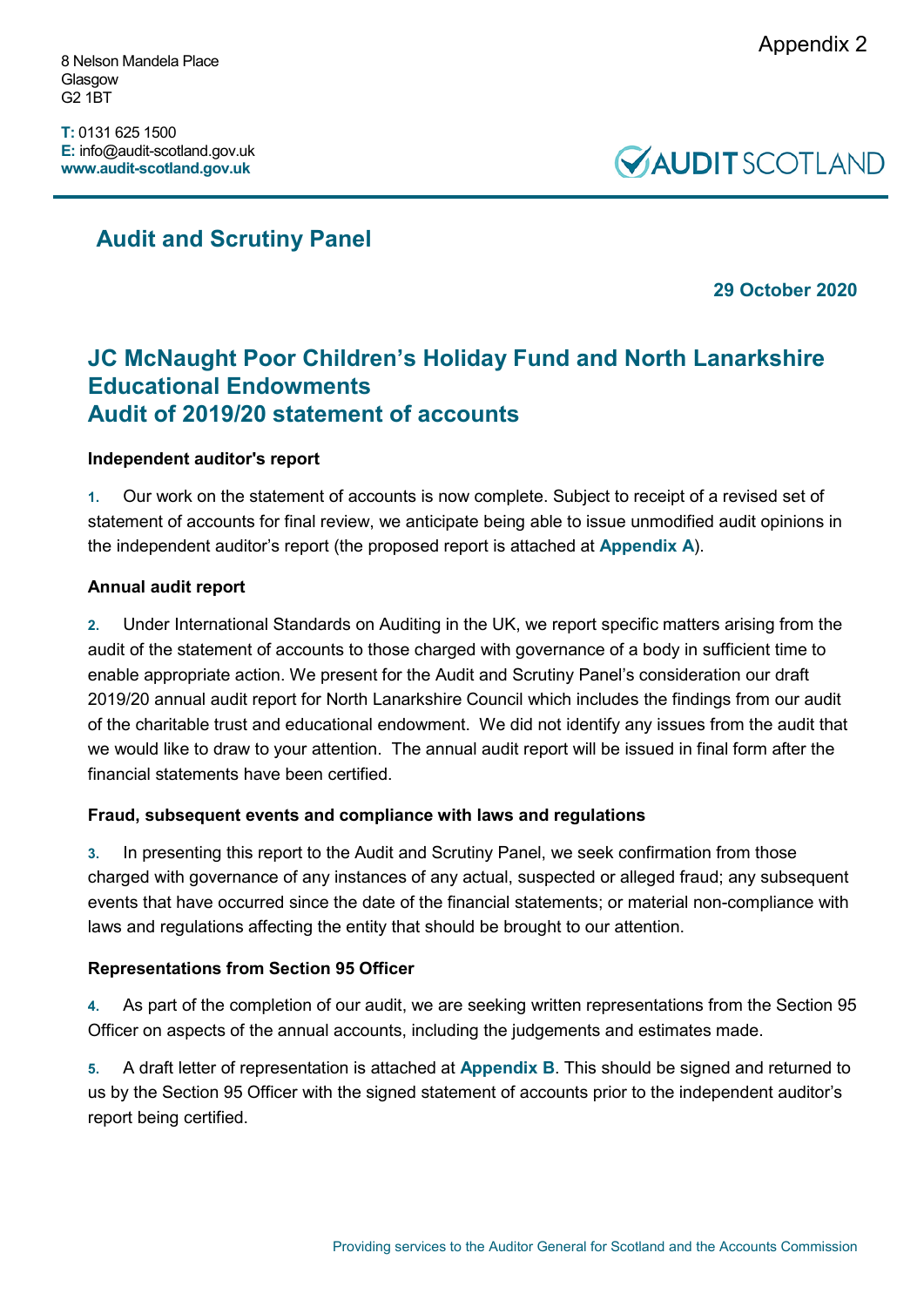# <span id="page-14-0"></span>**APPENDIX A: Proposed Independent Auditor's Report**

**Independent auditor's report to the trustees of JC McNaught Poor Children's Holiday Fund and the Accounts Commission**

**Report on the audit of the financial statements**

## **Opinion on financial statements**

I certify that I have audited the financial statements in the statement of accounts of the JC McNaught Poor Children's Holiday Fund for the year ended 31 March 2020 under Part VII of the Local Government (Scotland) Act 1973 and section 44(1)(c) of the Charities and Trustee Investment (Scotland) Act 2005. The financial statements comprise the Statement of Receipts and Payments, the Statement of Balances and notes to the financial statements, including a summary of significant accounting policies. The financial reporting framework that has been applied in their preparation is applicable law and a receipts and payments basis.

In my opinion the accompanying financial statements:

- properly present the receipts and payments of the charity for the year ended 31 March 2020 and its statement of balances at that date; and
- have been prepared in accordance with the requirements of the Charities and Trustee Investment (Scotland) Act 2005, and regulations 9(1), (2) and (3) of The Charities Accounts (Scotland) Regulations 2006.

## **Basis for opinion**

I conducted my audit in accordance with applicable law and International Standards on Auditing (UK) (ISAs (UK)), as required by the [Code of Audit Practice](http://www.audit-scotland.gov.uk/uploads/docs/report/2016/code_audit_practice_16.pdf) approved by the Accounts Commission for Scotland. My responsibilities under those standards are further described in the auditor's responsibilities for the audit of the financial statements section of my report. I am independent of the charity in accordance with the ethical requirements that are relevant to my audit of the financial statements in the UK, including the Financial Reporting Council's Ethical Standard, and I have fulfilled my other ethical responsibilities in accordance with these requirements. I believe that the audit evidence I have obtained is sufficient and appropriate to provide a basis for my opinion.

### **Responsibilities of the trustees for the financial statements**

As explained more fully in the Trustee Responsibilities, the trustees are responsible for the preparation of financial statements which properly present the receipts and payments of the charity, and for such internal control as the trustees determine is necessary to enable the preparation of financial statements that are free from material misstatement, whether due to fraud or error.

### **Auditor's responsibilities for the audit of the financial statements**

My objectives are to obtain reasonable assurance about whether the financial statements as a whole are free from material misstatement, whether due to fraud or error, and to issue an auditor's report that includes my opinion. Reasonable assurance is a high level of assurance, but is not a guarantee that an audit conducted in accordance with ISAs (UK) will always detect a material misstatement when it exists. Misstatements can arise from fraud or error and are considered material if, individually or in the aggregate, they could reasonably be expected to influence the economic decisions of users taken on the basis of these financial statements.

A further description of the auditor's responsibilities for the audit of the financial statements is located on the Financial Reporting Council's website: [www.frc.org.uk/auditorsresponsibilities.](https://www.frc.org.uk/Our-Work/Audit-and-Actuarial-Regulation/Audit-and-assurance/Standards-and-guidance/Standards-and-guidance-for-auditors/Auditors-responsibilities-for-audit/Description-of-auditors-responsibilities-for-audit.aspx) This description forms part of my auditor's report.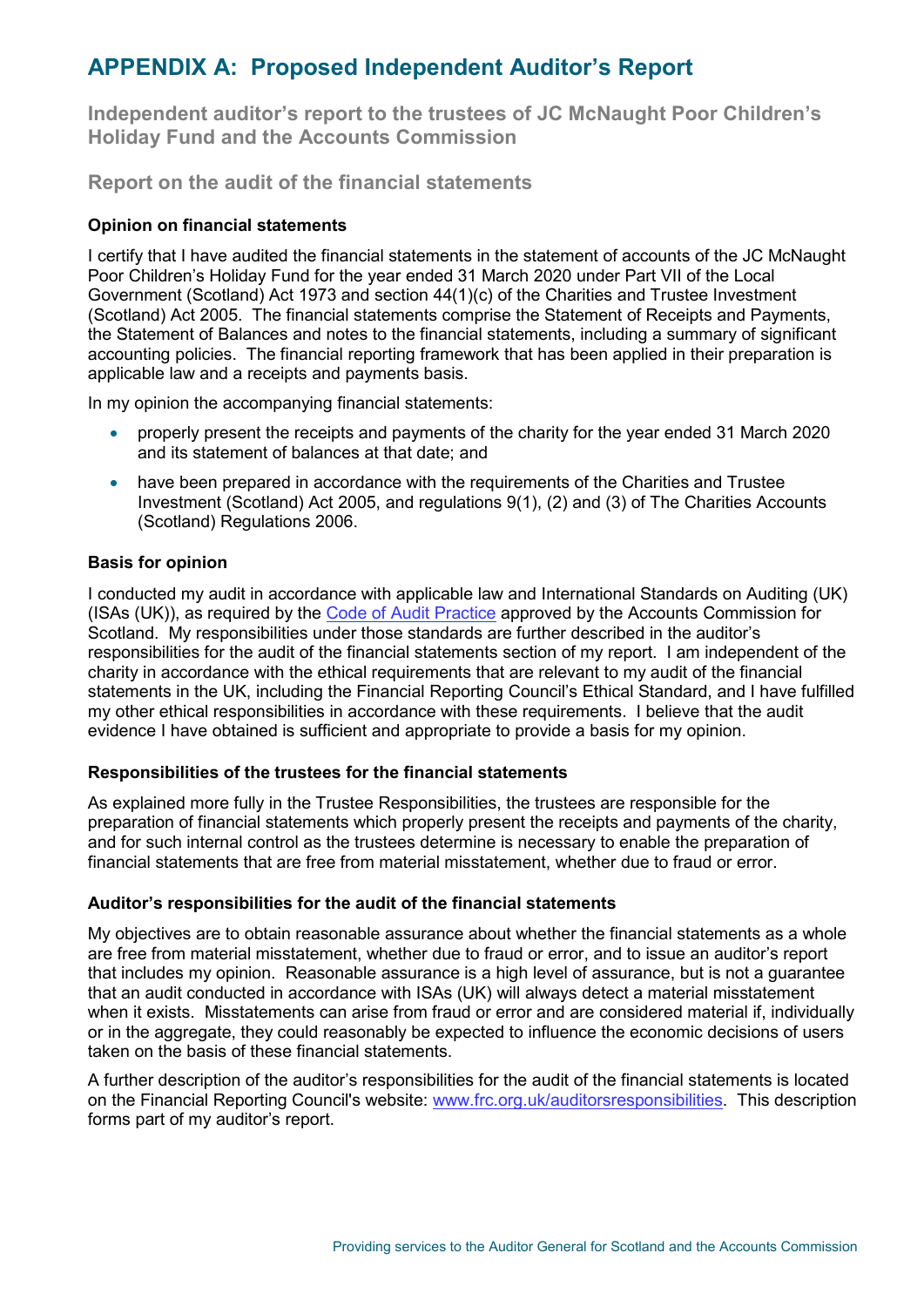### **Other information in the statement of accounts**

The trustees are responsible for the other information in the statement of accounts. The other information comprises the information other than the financial statements and my auditor's report thereon. My opinion on the financial statements does not cover the other information and I do not express any form of assurance conclusion thereon except on matters prescribed by the Accounts Commission or required by applicable law to the extent explicitly stated later in this report.

In connection with my audit of the financial statements, my responsibility is to read all the other information in the statement of accounts and, in doing so, consider whether the other information is materially inconsistent with the financial statements or my knowledge obtained in the audit or otherwise appears to be materially misstated. If I identify such material inconsistencies or apparent material misstatements, I am required to determine whether there is a material misstatement in the financial statements or a material misstatement of the other information. If, based on the work I have performed, I conclude that there is a material misstatement of this other information, I am required to report that fact. I have nothing to report in this regard.

## **Report on other requirements**

### **Opinion on matter prescribed by the Accounts Commission**

In my opinion based on the work undertaken in the course of the audit, the information given in the Trustees' Annual Report for the financial year for which the financial statements are prepared is consistent with the financial statements and that report has been prepared in accordance with The Charities Accounts (Scotland) Regulations 2006.

### **Matters on which I am required to report by exception**

I am required by The Charity Accounts (Scotland) Regulations 2006 to report to you if, in my opinion:

- proper accounting records have not been kept; or
- the financial statements are not in agreement with the accounting records; or
- I have not received all the information and explanations I require for my audit.

I have nothing to report in respect of these matters.

### **Use of my report**

This report is made solely to the parties to whom it is addressed in accordance with Part VII of the Local Government (Scotland) Act 1973 and for no other purpose. In accordance with paragraph 120 of the Code of Audit Practice, I do not undertake to have responsibilities to members or officers, in their individual capacities, or to third parties.

Carole Grant Senior Audit Manager Audit Scotland 4th Floor, South Suite, The Athenaeum Building, 8 Nelson Mandela Place, Glasgow G2 1BT

Carole Grant is eligible to act as an auditor in terms of Part VII of the Local Government (Scotland) Act 1973.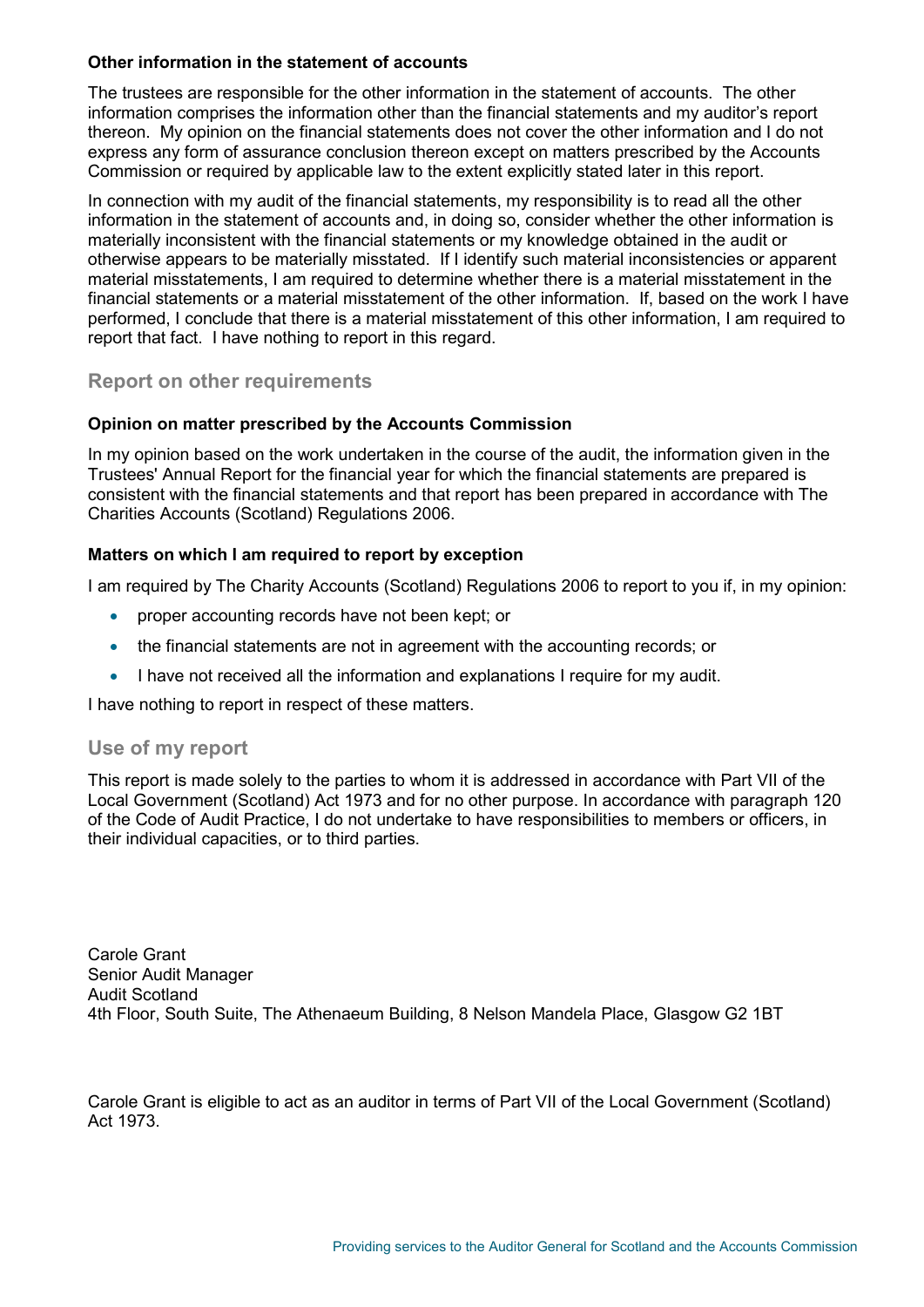**Independent auditor's report to the trustees of the North Lanarkshire Educational Endowment and the Accounts Commission**

# **Report on the audit of the financial statements**

## **Opinion on financial statements**

I certify that I have audited the financial statements in the statement of accounts of the North Lanarkshire Educational Endowment for the year ended 31 March 2020 under Part VII of the Local Government (Scotland) Act 1973 and section 44(1)(c) of the Charities and Trustee Investment (Scotland) Act 2005. The financial statements comprise the Statement of Receipts and Payments, the Statement of Balances and notes to the financial statements, including a summary of significant accounting policies. The financial reporting framework that has been applied in their preparation is applicable law and a receipts and payments basis.

In my opinion the accompanying financial statements:

- properly present the receipts and payments of the charity for the year ended 31 March 2020 and its statement of balances at that date; and
- have been prepared in accordance with the requirements of the Charities and Trustee Investment (Scotland) Act 2005, and regulations 9(1), (2) and (3) of The Charities Accounts (Scotland) Regulations 2006.

### **Basis for opinion**

I conducted my audit in accordance with applicable law and International Standards on Auditing (UK) (ISAs (UK)), as required by the [Code of Audit Practice](http://www.audit-scotland.gov.uk/uploads/docs/report/2016/code_audit_practice_16.pdf) approved by the Accounts Commission for Scotland. My responsibilities under those standards are further described in the auditor's responsibilities for the audit of the financial statements section of my report. I am independent of the charity in accordance with the ethical requirements that are relevant to my audit of the financial statements in the UK, including the Financial Reporting Council's Ethical Standard, and I have fulfilled my other ethical responsibilities in accordance with these requirements. I believe that the audit evidence I have obtained is sufficient and appropriate to provide a basis for my opinion.

### **Responsibilities of the trustees for the financial statements**

As explained more fully in the Trustee Responsibilities, the trustees are responsible for the preparation of financial statements which properly present the receipts and payments of the charity, and for such internal control as the trustees determine is necessary to enable the preparation of financial statements that are free from material misstatement, whether due to fraud or error.

### **Auditor's responsibilities for the audit of the financial statements**

My objectives are to obtain reasonable assurance about whether the financial statements as a whole are free from material misstatement, whether due to fraud or error, and to issue an auditor's report that includes my opinion. Reasonable assurance is a high level of assurance, but is not a guarantee that an audit conducted in accordance with ISAs (UK) will always detect a material misstatement when it exists. Misstatements can arise from fraud or error and are considered material if, individually or in the aggregate, they could reasonably be expected to influence the economic decisions of users taken on the basis of these financial statements.

A further description of the auditor's responsibilities for the audit of the financial statements is located on the Financial Reporting Council's website: [www.frc.org.uk/auditorsresponsibilities.](https://www.frc.org.uk/Our-Work/Audit-and-Actuarial-Regulation/Audit-and-assurance/Standards-and-guidance/Standards-and-guidance-for-auditors/Auditors-responsibilities-for-audit/Description-of-auditors-responsibilities-for-audit.aspx) This description forms part of my auditor's report.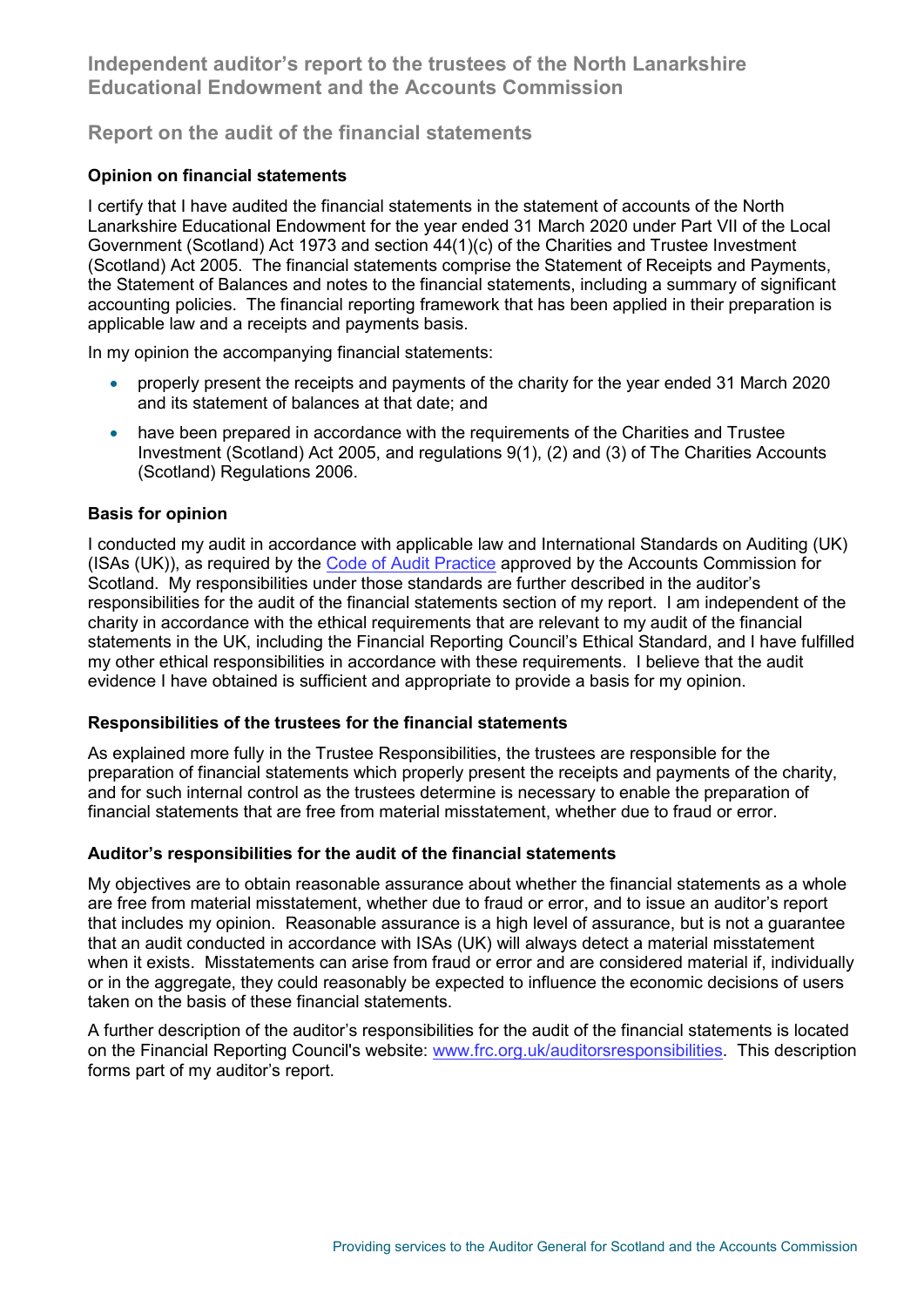### **Other information in the statement of accounts**

The trustees are responsible for the other information in the statement of accounts. The other information comprises the information other than the financial statements and my auditor's report thereon. My opinion on the financial statements does not cover the other information and I do not express any form of assurance conclusion thereon except on matters prescribed by the Accounts Commission or required by applicable law to the extent explicitly stated later in this report.

In connection with my audit of the financial statements, my responsibility is to read all the other information in the statement of accounts and, in doing so, consider whether the other information is materially inconsistent with the financial statements or my knowledge obtained in the audit or otherwise appears to be materially misstated. If I identify such material inconsistencies or apparent material misstatements, I am required to determine whether there is a material misstatement in the financial statements or a material misstatement of the other information. If, based on the work I have performed, I conclude that there is a material misstatement of this other information, I am required to report that fact. I have nothing to report in this regard.

## **Report on other requirements**

### **Opinion on matter prescribed by the Accounts Commission**

In my opinion based on the work undertaken in the course of the audit, the information given in the Trustees' Annual Report for the financial year for which the financial statements are prepared is consistent with the financial statements and that report has been prepared in accordance with The Charities Accounts (Scotland) Regulations 2006.

### **Matters on which I am required to report by exception**

I am required by The Charity Accounts (Scotland) Regulations 2006 to report to you if, in my opinion:

- proper accounting records have not been kept; or
- the financial statements are not in agreement with the accounting records; or
- I have not received all the information and explanations I require for my audit.

I have nothing to report in respect of these matters.

### **Use of my report**

This report is made solely to the parties to whom it is addressed in accordance with Part VII of the Local Government (Scotland) Act 1973 and for no other purpose. In accordance with paragraph 120 of the Code of Audit Practice, I do not undertake to have responsibilities to members or officers, in their individual capacities, or to third parties.

Carole Grant Senior Audit Manager Audit Scotland 4th Floor, South Suite, The Athenaeum Building, 8 Nelson Mandela Place, Glasgow G2 1BT

Carole Grant is eligible to act as an auditor in terms of Part VII of the Local Government (Scotland) Act 1973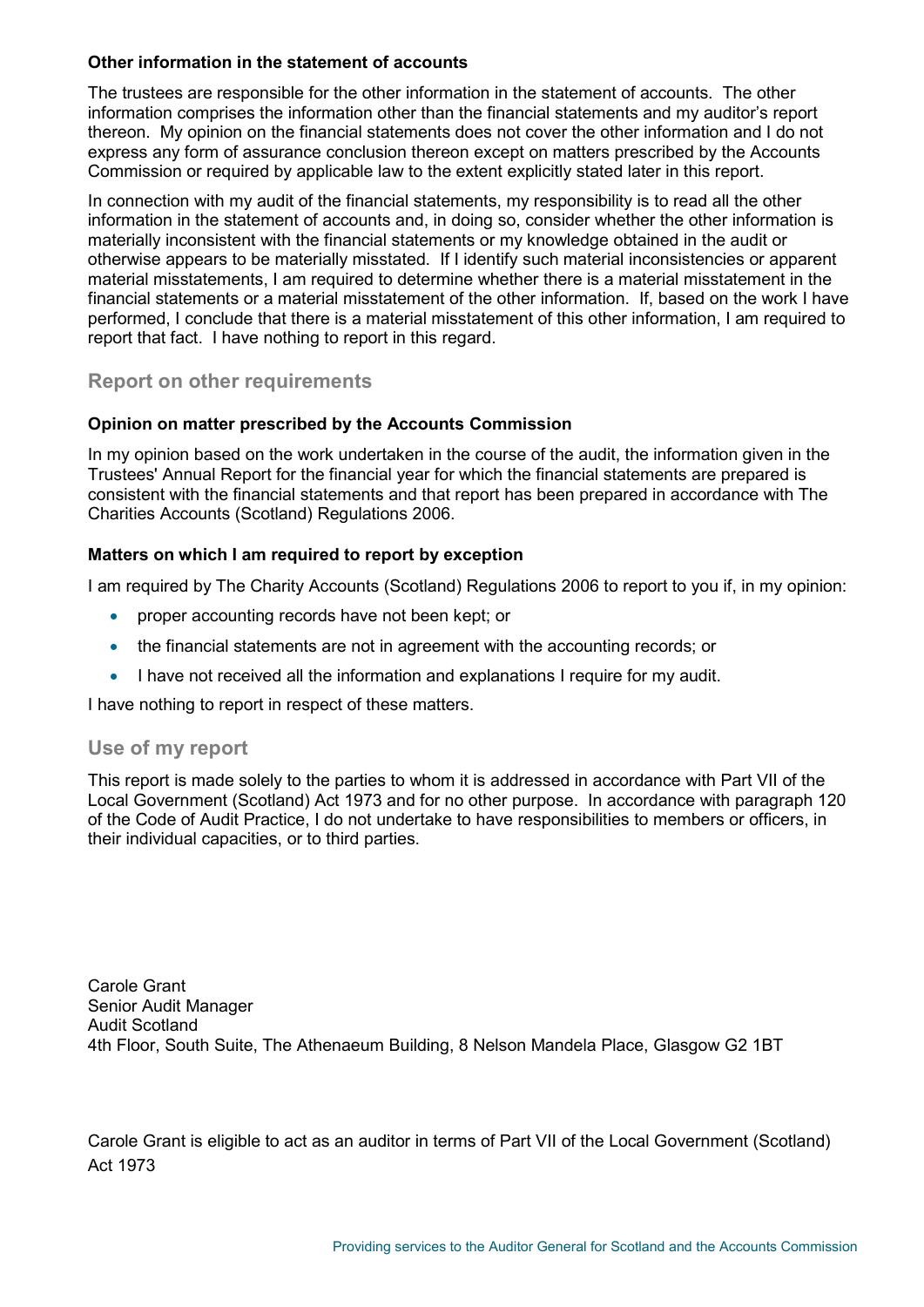# <span id="page-18-0"></span>**APPENDIX B: Letter of Representation (ISA 580)**

Carole Grant Senior Audit Manager Audit Scotland 4th Floor 8 Nelson Mandela Place Glasgow G2 1BT

29 October 2020

Dear Carole

# **JC McNaught Poor Children's Holiday Fund and North Lanarkshire Educational Endowments Annual Accounts 2019/20**

**1.** This representation letter is provided in connection with your audit of the financial statements of North Lanarkshire Council's registered charities where the sole trustees are officers of North Lanarkshire Council, in an ex-officio capacity, for the year ended 31 March 2020 for the purpose of expressing an opinion as to whether the financial statements properly present the receipts and payments and statement of balances of each registered charitable trust for the year ended 31 March 2020.

**2.** I confirm to the best of my knowledge and belief, and having made appropriate enquiries of the Chief Executive and Corporate Management Team, the following representations given to you in connection with your audits for the year ended 31 March 2020.

### **General**

**3.** I acknowledge my responsibility and that of North Lanarkshire Council (as the administering authority) for the financial statements. All the accounting records requested have been made available to you for the purposes of your audit. All material agreements and transactions undertaken by the registered charities have been properly reflected in the financial statements. All other records and information have been made available to you, including minutes of all management and other meetings.

**4.** The information given in the Trustee's Annual Report to the financial statements presents a balanced picture of each registered trust and is consistent with the financial statements.

**5.** I confirm that the effects of uncorrected misstatements are immaterial, individually and in aggregate, to the financial statements as a whole. I am not aware of any uncorrected misstatements.

# **Financial Reporting Framework**

**6.** The financial statements comply with the requirements of the Charities and Trustee Investment (Scotland) Act 2005, and the regulations 9(1), (2) and (3) of the Charities Accounts (Scotland) Regulations 2006.

**7.** Disclosure has been made in the financial statements of all matters necessary for them to properly present the receipts and payments and statement of balances of each registered charitable trust for the year ended 31 March 2020.